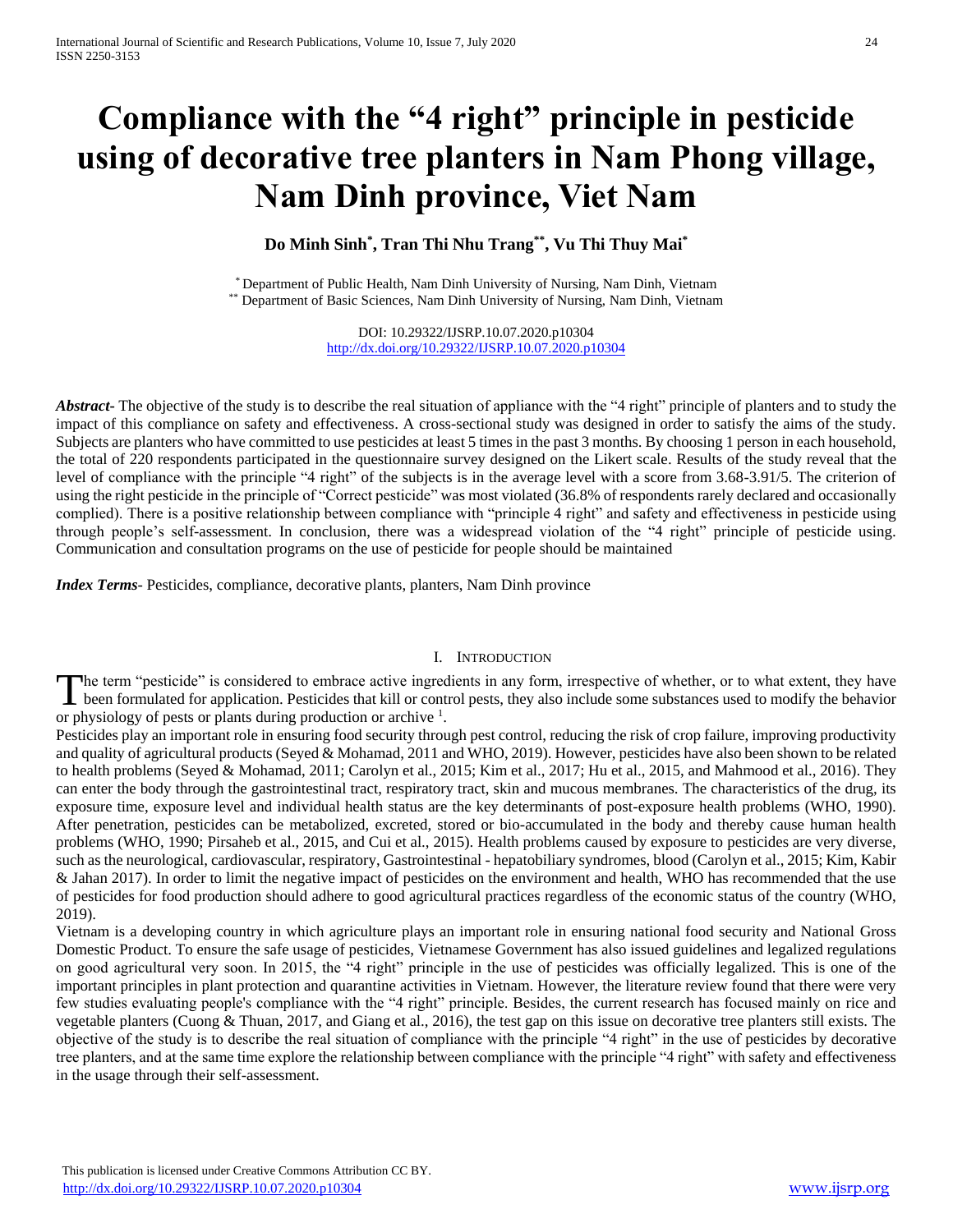# II. METHODS

The study was conducted in 2019 at decorative tree planting village of Nam Phong commune, Nam Dinh province. This is the coastal area in the southeast of the Red River Delta region of Vietnam. The surveyed subjects were kumquat and peach planters who have committed to the acts of spraying pesticide at least 5 times in the past 3 months, they did not participate in testing tools, but they were be able to answer and agree to participate in answering the interview. Each household chose 1 person who regularly sprayed or was present at home when the enumerator came. A total of 220 people from 220 households planting kumquats and peaches in the village agreed to participate in the interview (reaching 97.8%).

The research toolkit consists of 2 parts: Part I "4 right principles" is based on the "Principles of plant protection and quarantine activities" in the 2013 Plant Protection and Quarantine Law of Vietnam. The "4 right" principles include: right pesticide (RP1-RP5), right time (RT1-RT4), right concentration and dose (RC1-RC5), right way (RW1-RW5). The evaluation scale consists of 5 steps built according to the Likert-scale. This is specifically listed as follows:  $(1)$  = Never comply;  $(2)$  = Very little comply;  $(3)$  = Occasional comply;  $(4)$  = Regular comply; (5) = Always comply. Part II self-assesses the safety and effectiveness of people's pesticide using (GS1-GS3). The 5 level Likert scale evaluates the levels including: (1) = Strongly disagree; (2) = Disagree; (3) = Confused; (4) = Agree; (5) = Totally agree. The result of testing the tool showed that the content validity index was suitable (6 experts: S-CVI/Ave=0.96; S-CVI/UA=0.86) and Cronbach's Alpha coefficient = 0.884.

The used statistical methods included descriptive statistics, assessment of reliability of scales, Exploratory Factor Analysis (EFA), and multivariate linear regression analysis. Regression model with 4 independent variables including: X1 was the average value of the factors measuring the right pesticide factor (RP1-RP5); X2 was the average value of the factor measurement variables at the right time (RT1- RT4); X3 was the average value of the variables measuring the factor of correct concentration and dose (RC1-RC5); X4 is the average value of the proper factor variables (RW1-RW5). The Y-dependent variable was the average value of the variables measuring the level of safety and effectiveness when using the drug (GS1-GS3). The regression equation showed the relationship between the status of compliance with the principle of "4 right" and the level of safety and effectiveness when using pesticides with the form:  $Y = \beta_0 + \beta_1 X_1$  $+ \beta_2 X_2 + \beta_3 X_3 + \beta_4 X_4 + u_i$ 

# III. RESULTS

A total of 220 people participated in the interview, of which men accounted for 63.2% with the average age was 46.02; The majority of newcomers completed lower secondary school (66.8%). About 77.3% of subjects had an experience of spraying ≥10 years. The average number of sprays in the past three months was 26.37 times (the lowest was 10 and the highest was 37 times). The rate of subjects spraying from 20-30 times/past three months accounts for about 49.5%; more 30 times is 32.3%

The level of compliance to the "4 right" principle of people was at a moderate level. The rate of compliance always reached a low level of 3.2-14.1%; The regular compliance rate was from 52.7 to 70.5%; The ratio sometimes complied with 19.1-38.2%; The rate rarely complied under 2.7%. The right timing was the best compliance principle, while the right medication was the most violated principle as shown in Table 1 below.

|                                                                |                 | <b>Compliance level</b> (rate %) |            |            |            |                 |  |
|----------------------------------------------------------------|-----------------|----------------------------------|------------|------------|------------|-----------------|--|
| <b>Principles</b>                                              | <b>Notation</b> | Very little                      | Occasional | Constant   | Always     | $Mean \pm SD$   |  |
|                                                                |                 | compliance                       | compliance | compliance | compliance |                 |  |
| The criteria of the "right drugs" principle                    |                 |                                  |            |            |            |                 |  |
| Right pest                                                     | RP1             | 1.4                              | 27.7       | 65.0       | 5.9        | $3.75 \pm 0.57$ |  |
| Right crop plants                                              | RP2             | $\Omega$                         | 26.4       | 70.5       | 3.2        | $3.77 \pm 0.49$ |  |
| Right list of prescribed drugs                                 | RP3             | 0.9                              | 25.9       | 62.7       | 10.5       | $3.83 \pm 0.61$ |  |
| Right farming condition                                        | RP4             | 1.8                              | 29.1       | 64.5       | 4.5        | $3.72 \pm 0.57$ |  |
| Right type (Name of drugs)                                     |                 | 0.9                              | 35.9       | 57.3       | 5.9        | $3.68 \pm 0.59$ |  |
| and active ingredient)                                         | RP <sub>5</sub> |                                  |            |            |            |                 |  |
| The criteria of the "right time"<br>principle                  |                 |                                  |            |            |            |                 |  |
| At the right time of the pest                                  | RT1             | $\theta$                         | 27.7       | 61.8       | 10.5       | $3.83 \pm 0.59$ |  |
| (age, stage of disease)                                        |                 |                                  |            |            |            |                 |  |
| Right time on a day                                            | RT2             | $\Omega$                         | 19.5       | 69.5       | 10.9       | $3.91 \pm 0.55$ |  |
| (Morning, noon, after noon)                                    |                 |                                  |            |            |            |                 |  |
| At the right time of crop                                      | RT <sub>3</sub> | $\Omega$                         | 25.5       | 65.0       | 9.5        | $3.84 \pm 0.57$ |  |
| plants (growing period)                                        |                 |                                  |            |            |            |                 |  |
| Right weather condition                                        | RT4             | $\Omega$                         | 27.7       | 64.1       | 13.2       | $3.90 \pm 0.59$ |  |
| (rainy, sunny)                                                 |                 |                                  |            |            |            |                 |  |
| The criteria of the "right concentration and dosage" principle |                 |                                  |            |            |            |                 |  |
| Right amount of dosage                                         | RC1             | 1.8                              | 34.1       | 53.6       | 10.5       | $3.73 \pm 0.67$ |  |
| recommended on the label                                       |                 |                                  |            |            |            |                 |  |

Table 1. Real situation of complying the "4 right" principle of research subjects (n=220)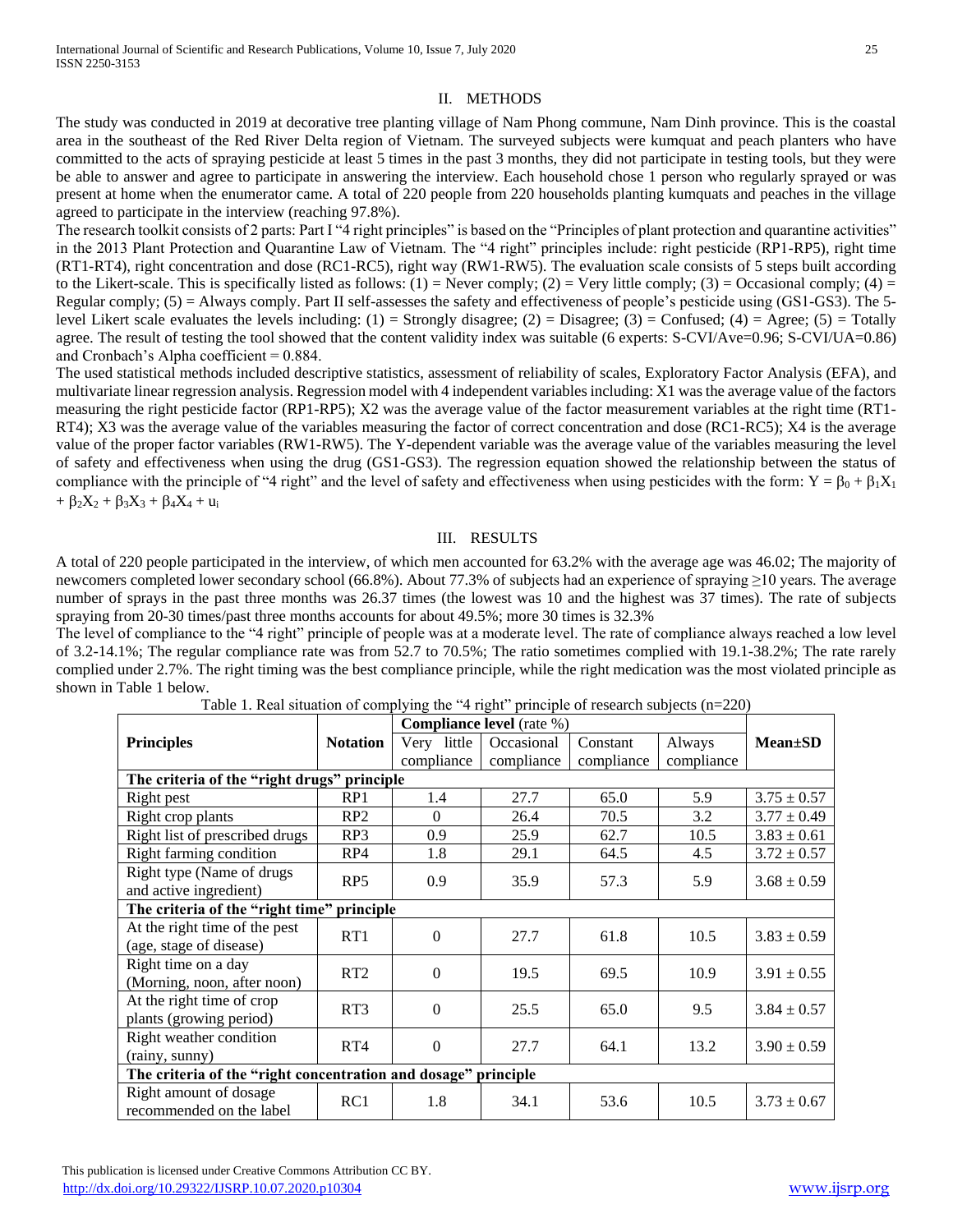| Right amount of water<br>recommended on the label            | RC2 | 2.3 | 27.7 | 58.6 | 11.4 | $3.79 \pm 0.66$ |  |
|--------------------------------------------------------------|-----|-----|------|------|------|-----------------|--|
| Calculate and weigh drugs to<br>use                          | RC3 | 0.5 | 38.2 | 52.7 | 8.6  | $3.70 \pm 0.63$ |  |
| Spray the correctly<br>calculated area                       | RC4 | 2.7 | 32.3 | 57.3 | 7.7  | $3.70 \pm 0.65$ |  |
| Spray all calculated and<br>dispensed amount of drugs        | RC5 | 1.4 | 29.1 | 59.5 | 10.0 | $3.78 \pm 0.63$ |  |
| The criteria of the "right way"<br>principle                 |     |     |      |      |      |                 |  |
| Fix the drugs correctly (drug<br>form)                       | RW1 | 0.5 | 27.7 | 63.2 | 8.6  | $3.80 \pm 0.58$ |  |
| Take drugs alternately                                       | RW2 | 1.4 | 21.8 | 62.7 | 14.1 | $3.90 \pm 0.64$ |  |
| Spray in the wind                                            | RW3 | 1.8 | 19.1 | 65.5 | 13.6 | $3.91 \pm 0.63$ |  |
| The way to spray different<br>types of diseases is different | RW4 | 1.8 | 21.4 | 67.3 | 9.5  | $3.85 \pm 0.60$ |  |
| Wash the packaging<br>thoroughly (at least 3 times)          | RW5 | 0.5 | 25.0 | 65.9 | 8.6  | $3.83 \pm 0.57$ |  |

The results of the reliability test of the scale show that the coefficient Cronbach's Alpha = 0.87. All correlation coefficients between component variables and total variables (Corrected Item-Total Correlation)> 0.3 and Cronbach's Alpha if Item Deleted values were also <0.87. Therefore, all observed variables of the factors were preserved and continued to run EFA analysis. Results of running EFA by Principal components method with Varimax rotation showed KMO value =  $0.827$ , Barlett's test = 1945.741 with significance level  $< 0.001$ . There are 4 groups of factors formed from 19 initial observed variables. Total Variance Explained value = 63,715, Eigenvalues value of 4 factors from 1,445 - 5,789 to ensure requirements. Factor loading> 0.5 and there was no case that the variable uploaded both factors at the same time with the load factor close together. So factors ensured the convergence and differentiation when analyzing EFA. In addition, there was no disturbance of factors, only the disturbance of the position of the items in each factor (see Table 2 below).

Table 2*.* Rotated Component Matrix between the variables of compliance "4 right" principle in using plant protection drugs of decorative tree planters

| Rotated Component Matrix <sup>a</sup> |              |      |      |      |  |  |  |
|---------------------------------------|--------------|------|------|------|--|--|--|
| Item                                  | Component    |      |      |      |  |  |  |
|                                       | 1            | 2    | 3    | 4    |  |  |  |
| RC2<br>RC1                            | .868<br>.850 |      |      |      |  |  |  |
| RC3                                   | .795         |      |      |      |  |  |  |
| RC5                                   | .732         |      |      |      |  |  |  |
| RC4                                   | .713         |      |      |      |  |  |  |
| RW3                                   |              | .843 |      |      |  |  |  |
| RW <sub>2</sub>                       |              | .823 |      |      |  |  |  |
| RW4                                   |              | .790 |      |      |  |  |  |
| RW1                                   |              | .749 |      |      |  |  |  |
| RW <sub>5</sub>                       |              | .647 |      |      |  |  |  |
| RT4                                   |              |      | .796 |      |  |  |  |
| RT1                                   |              |      | .794 |      |  |  |  |
| RT2                                   |              |      | .771 |      |  |  |  |
| RT3                                   |              |      | .768 |      |  |  |  |
| RP <sub>5</sub>                       |              |      |      | .767 |  |  |  |
| RP1                                   |              |      |      | .734 |  |  |  |
| RP4                                   |              |      |      | .699 |  |  |  |
| RP3                                   |              |      |      | .681 |  |  |  |
| RP <sub>2</sub>                       |              |      |      | .511 |  |  |  |

Extraction Method: Principal Component Analysis.

Rotation Method: Varimax with Kaiser Normalization.

a. Rotation converged in 5 iterations.

After running EFA, the independent variables were kept for regression analysis. The results of the regression analysis showed that the Adjusted R Square was 0.446. Testing the hypothesis of the overall fit of the model results in a value of  $F = 45.146$  with p <0.001, showing that  $R<sup>2</sup>$  of the population was non-zero, this means that the linear regression model built was consistent with it the overall. The analysis results also showed that there was no multi-collinear phenomenon in the model (Table 3). Other assumptions of the model such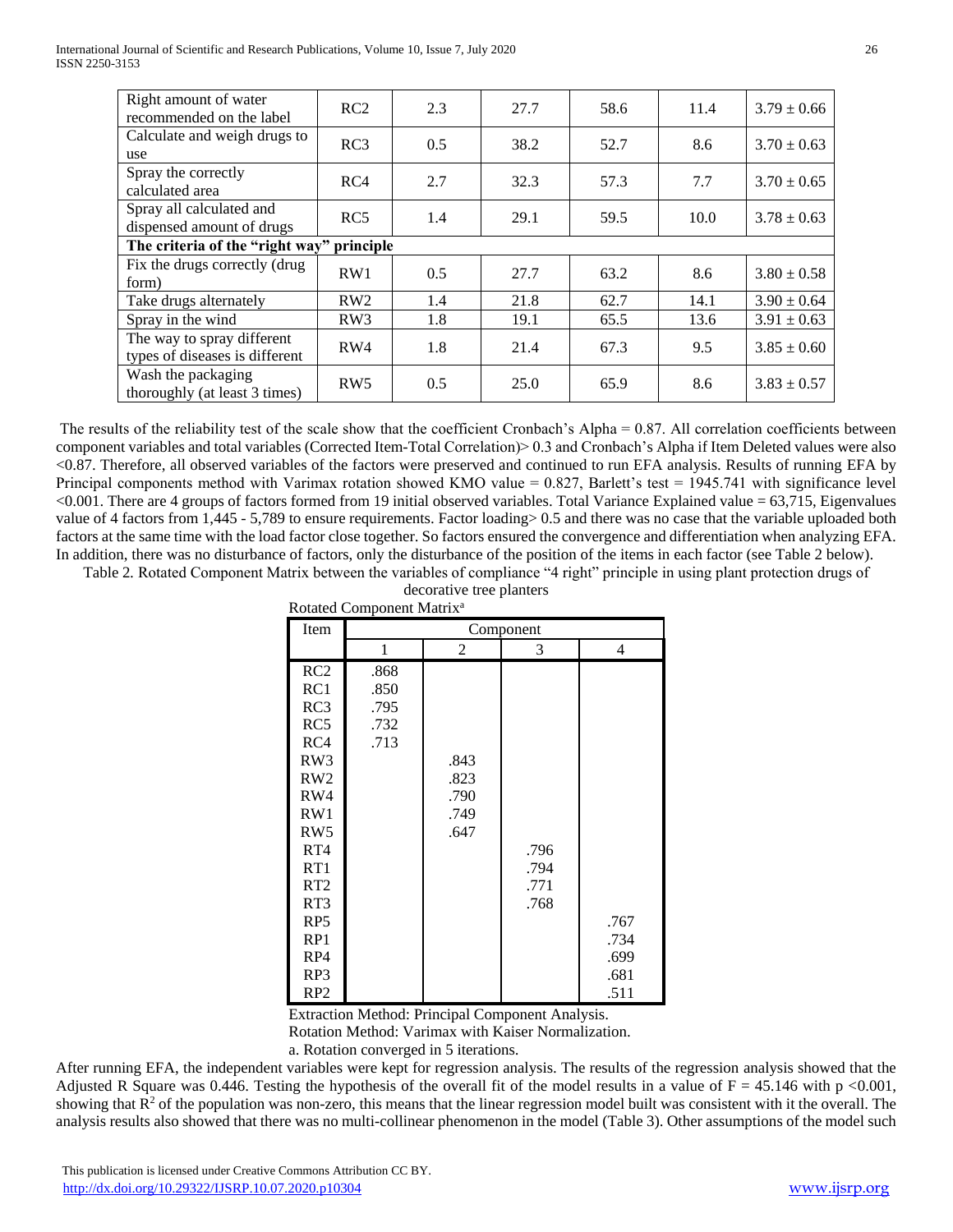as the normal distribution of residuals, linear relation, constant variance and independence of error were all guaranteed (Attachment file). The regression equation had the form:  $Y = 0.648 + 0.36X1 + 0.085X2 + 0.195X3 + 0.17X4$ .

| $\alpha$ contained by since $\gamma$ and check veness in asing plant protection drugs of the planters. |                                |            |                              |       |      |                                |            |
|--------------------------------------------------------------------------------------------------------|--------------------------------|------------|------------------------------|-------|------|--------------------------------|------------|
| Factors                                                                                                | Unstandardized<br>Coefficients |            | Standardized<br>Coefficients |       | Sig. | <b>Collinearity Statistics</b> |            |
|                                                                                                        | B                              | Std. Error | Beta                         |       |      | Tolerance                      | <b>VIF</b> |
| Constant                                                                                               | .648                           | .235       |                              | 2.755 | .006 |                                |            |
| Right drugs                                                                                            | .360                           | .057       | .381                         | 6.329 | .000 | .698                           | 1.433      |
| Right dosage                                                                                           | .085                           | .041       | .114                         | 2.052 | .041 | .823                           | 1.215      |
| Right time                                                                                             | .195                           | .047       | .229                         | 4.136 | .000 | .828                           | 1.208      |
| Right way                                                                                              | .170                           | .046       | .208                         | 3.720 | .000 | .812                           | 1.231      |

Table 3. Analyzing result of linear recurrent to describe the relation between real situation of complying "4 right" principle and selfevaluation of safety and effectiveness in using plant protection drugs of the planters.

# IV. DISCUSSION

Complying the principles of pesticide using is a necessary condition in agricultural production in general because this activity is related to the level of safety for users as well as the impact on the living environment. The research results showed that the level of compliance with the "4 right" principle in the pesticide using of kumquats and peach planters was quite average. The average score of the criteria was only from 3.68/5 (DT5) to 3.91/5 (DL21 and DC3). Compared with studies in Vietnam, it was better to comply with the "4 right" principle of the subjects in this study. The survey on vegetable planters in Thanh Hoa showed that the average score of the criteria in the principle of "4 right principle" was only from 2.06-3.63/5 points (Cuong & Thuan, 2017). A similar result was also reported on rice farmers in Thai Binh when this went up to 80% of households violated "4 right principle" correctly (Lan, Le & Phong, 2014). A violation of the "4 right" principles could also be partly attributed to previous research results on pesticide use (Giang et al., 2016; Hoa et al., 2019; Lanh, 2016; Luu et al., 2014, and Toan 2013). As a result, this research result was correlated with the results of the studies that had been consistent with the view that violation of the principles of pesticide using was quite common in rural areas of Vietnam.

The right pesticide is considered the first rule in the "4 right" principle because if you do not choose the right pesticide, the compliance with the remaining principles will not work. The results of this research were similar to previous studies when it was considered the most violated principle. A recent study in Mazandaran - Iran showed that selecting the right pesticide list allowed only 22 out of 25 proposed criteria for planters' choice of drug usage <sup>19</sup>. A survey report at Ekiti State - Nigeria found that up to 86.7% of the drugs were classified as highly dangerous by WHO but still selected to be used by people <sup>20</sup>. The use of pesticide outside the list of regulations/recommendations had also been reported in many studies in Vietnam (Cuong et al., 2017; Lan et al., 2014, and Nhan et al., 2015). The overuse of unknown active ingredients and their toxicity could lead to increased pest resistance, negative impacts on the ecosystem and user health.

The right time is the principle that is best complied in 4 principles, but only at a moderate level (3.83/5-3.91/5). Previous reports on this issue in Vietnam also showed similar results. Only about 63% of rice farmers in Phong Dien-Can Tho and tea planters in Pong Drang commune, Dak Lak province implemented the right time to start spraying (Hoa et al., 2019 and Luu, Ngoc & Ngoc 2014). Even this rate among vegetable planters in Da Lat, Lam Dong province was only 14.4% (K'Vay & Dung, 2013). The survey in Le Xa, Hung Yen province also showed that only 50% of planters implemented the time of starting spraying according to experience, neighbors and when the presence of pests / diseases was present (Lanh, 2016). This situation had also been described in studies in Tanzania (Jakaya, Mizengo & Yoweri, 2015), in Malaysia (Halimatunsadiah et al., 2016), in Ghana (Mattah, Mattah & Futagbi, 2016) and in Nepal (Khanal & Sigh, 2016).

The research results also showed that the violation of the principle of right concentration and dosage is taking place quite popularly. Specifically, 30-38.7% of people rarely and occasionally comply with the criteria of this principle. This situation has also been confirmed in many previous studies. Planters can measure the pesticide dosage with a spoon or bottle or whatever is available and even measure the amount of pesticides to be made by hand, mixing pesticides higher than recommended, according to the economic experience. Experiments and often increase the dose higher than recommended (Lan, Le & Phong, 2014; Truong & Vi, 2016; Raksanam et al., 2012). The main reason for using a higher dose than directed is to make sure it is effective after spraying, saving time and labor (Toan, 2013).

This finding repeated the results of studies which suggested that "the right way" is also a frequently violated principle, although the level seems to be lower than other principles (Cuong & Thuan, 2017; Lan et al., 2014, and Mattah, Mattah & Futagbi, 2015). The least compliant criterion in this principle is "making the right pesticide (the form of powder or solution, the order of mixing the drugs)". The situation of mixing two or more pesticides with irregular rules, arbitrarily mixing drugs was also recorded in many previous reports (Lan et al., 2014; Linh, Binh & Lam, 2014, and Thang et al., 2011). Some causes of improper mixing of pesticides were proposed: Planters often used a mixture of pesticides with the hope that they could create a new drug that had a wide impact, could be deducted simultaneously to eliminating pests and improving the effectiveness of drugs. Many planter households hire sprayers, because they want to save time, the sprayer has mixed a variety of drugs at once. Due to the lack of knowledge about the pesticide mixture, the mixtures are often unreasonable (Lan et al., 2014). To save time and labor, to prevent and repel many pests after spraying, and simply do follow their neighbors when they realize the effect of this approach (Toan, 2013).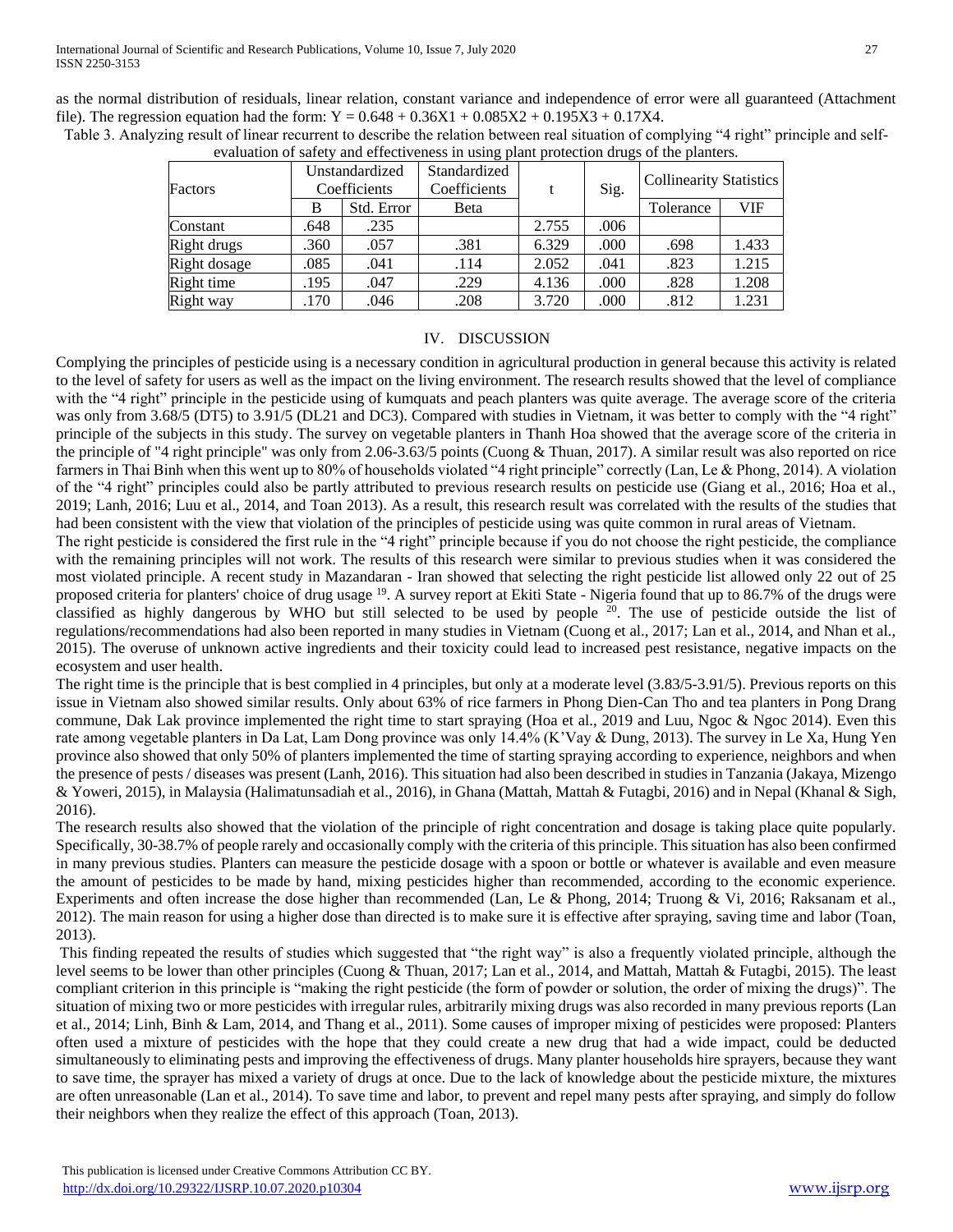According to FAO, there are many factors affecting crop productivity and quality such as Agronomic factors, Management, Land development and land improvements, Conservation and the environment, Socio-economic factors (FAO, 1985). Being able to assess all of these factors at the same time requires a lot of resources. With limited resources, the scope of this study only focused on understanding the effectiveness of the "4 right" principle on the safety and effectiveness of pesticide usage through users' self-assessment. The results from the regression model showed that all factors in the "4 right" principle had a positive effect on the safety and efficiency of the usage. This means that improving any of these factors will improve people's safety and effectiveness of using plant protection drugs. Basing on the Standardized Coefficients of the regression model, the influence of the independent variables on the dependent variable can be determined as follows: the "right pesticide" factor group has the strongest impact; the second one is "Right time" factor group, the "Right way" factor group stands in the third position and the final one is the "Right dose" factor group. However, these four factors only explained 44.6% of the variation in the level of safety and effectiveness when it is used. This is entirely consistent with the recommendations of FAO because pesticides contribute only a part in the success of a crop. A similar report was also found on vegetable planters in Thanh Hoa-Viet Nam, where the five principles of plant protection drug usage also explained 51.7% of the variation in safety and efficacy (Cuong & Thuan, 2017).

## V. CONCLUSION

The principle of "4 right" plays an important role in agricultural production because it is related to the level of safety for users, impacts on living environment and economic efficiency. Current research shows that the level of compliance to the "4 right" principles of decorative tree planters is only fairly average. The most violated principle is " right pesticide" with typical criteria as "Correct pesticide category". All 4 criteria in the "4 right" principle are positively related to safety and effectiveness when used through self-assessment of the people. This study has provided a very useful data from a decorative tree village in Vietnam. However, the research results may be affected by the data collection through interviews only.

#### ACKNOWLEDGMENT

This research has been done with part of the funding provided by Nam Dinh University of Nursing, Vietnam.

#### **REFERENCES**

- [1] Food and Agriculture Organization of the United Nations, World Health Organization. (2016). *Manual on development and use of FAO and WHO specifications for pesticides*. Room – Italia.
- [2] World Health Organization, Food and Agriculture Organization of the United Nations. (2019). *Global situation of pesticide management in agriculture and public health: report of a 2018*. WHO-FAO survey. Geneva: World Health Organization.
- [3] Seyed SSS, Mohamad S. (2011). Role of Pesticides in Human Life in the Modern Age: A Review. In: *Pesticides in the Modern World - Risks and Benefits*, Dr. Margarita Stoytcheva (Ed.),. InTech.
- [4] Carolyn S, David S, Heather M, Katherine G. (2015). *Pesticides and Human Health.* Prince Edward Island Canada, Health and Wellness.
- [5] Kim KH, Kabir E, Jahan SA. (2017). Exposure to pesticides and the associated human health effects. The Science of the total environment. 575, 525-535.
- [6] Hu R, Huang X, Huang J. (2015). Long- and short-term health effects of pesticide exposure: a cohort study from China. *PloS One*.10(6).
- [7] Mahmood I, Imadi SR, Shazadi K, Gul A, Hakeem KR. (2016). *Effects of Pesticides on Environment*. Springer, Cham.
- [8] World Health Organization, United Nations Environment Programme. (1990). *Public health impact of pesticides used in agriculture*. Geneva: World Health Organization; 1990.
- [9] Pirsaheb M, Limoee M, Namdari F, Khamutian R. (2015). Organochlorine pesticides residue in breast milk: a systematic review. *Medical journal of the Islamic Republic of Iran*. 229:228.
- [10] Cui L, Ge J, Zhu Y, Yang Y, Wang J. Concentrations, bioaccumulation, and human health risk assessment of organochlorine pesticides and heavy metals in edible fish from Wuhan, China. Environmental science and pollution research international. 2015;22(20):15866-15879.
- [11] World Health Organization. *Pesticide residues in food*. Accessed 10/11/2019.
- [12] Cuong LV, Thuan NT. (2017). Farmer's Complication with Pesticide Use Principles in Vegetable Production in Thanh Hoa city. *Vietnam JAgriSci*. 15(5):689-698.
- [13] Lan TTN, Le NP, Phong NT. (2014). State Management of Farm Households' Pesticide Use in Thai Binh Province. *Journal of Science & Development*. 12(6):836- 843.
- [14] Giang HT, Minh NK, Son NV, Han PV. (2016). The status of using and storage of pesticides of population living on Tien Thinh commune, Me Linh district, Hanoi. *Vietnam Journal of Preventive Medicine*. 14(187), 28-36.
- [15] Hoa PTT, Chau TT, Lien PT, Le LTH, Ngan VTT. (2019). Knowledge, attitude and practice for use of pesticide of coffee farmers in pong drang commune, Krong bBuk district, Dak Lak province. *Vietnam Journal of Preventive Medicine*. 29(3), 118-125.
- [16] Lanh DT. (2016). "Current situation of using fertilizers and pesticide in rice cultivation in Le Xa commune Tien Lu Hung Yen" (Unpublished Master thesis), Vietnam National University of Agriculture.
- [17] Luu NV, Khue PM, Ha TTT, Hai DN, Han PV. (2014). The status of using pesticides in two communes of An Lao district, Hai Phong city. *Vietnam Journal of Preventive Medicine*. 9(158), 26-34.
- [18] Toan PV. (2013). The situation of using pesticide and some solutions to reduce unreasonable pesticide use in rice production in the Mekong Delta. *Journal of Science, Can Tho University*. 28, 47-53.
- [19] Sharifzadeh MS, Abdollahzadeh G, Damalas C, Rezaei R. (2018). Farmers' Criteria for Pesticide Selection and Use in the Pest Control Process. *Agriculture*. 8(24), 1-16.
- [20] Oluwole O, Cheke R. (2009). Health and environmental impacts of pesticide use practices: A case study of farmers in Ekiti State, Nigeria. *International Journal of Agricultural Sustainability*. 7, 153-163.